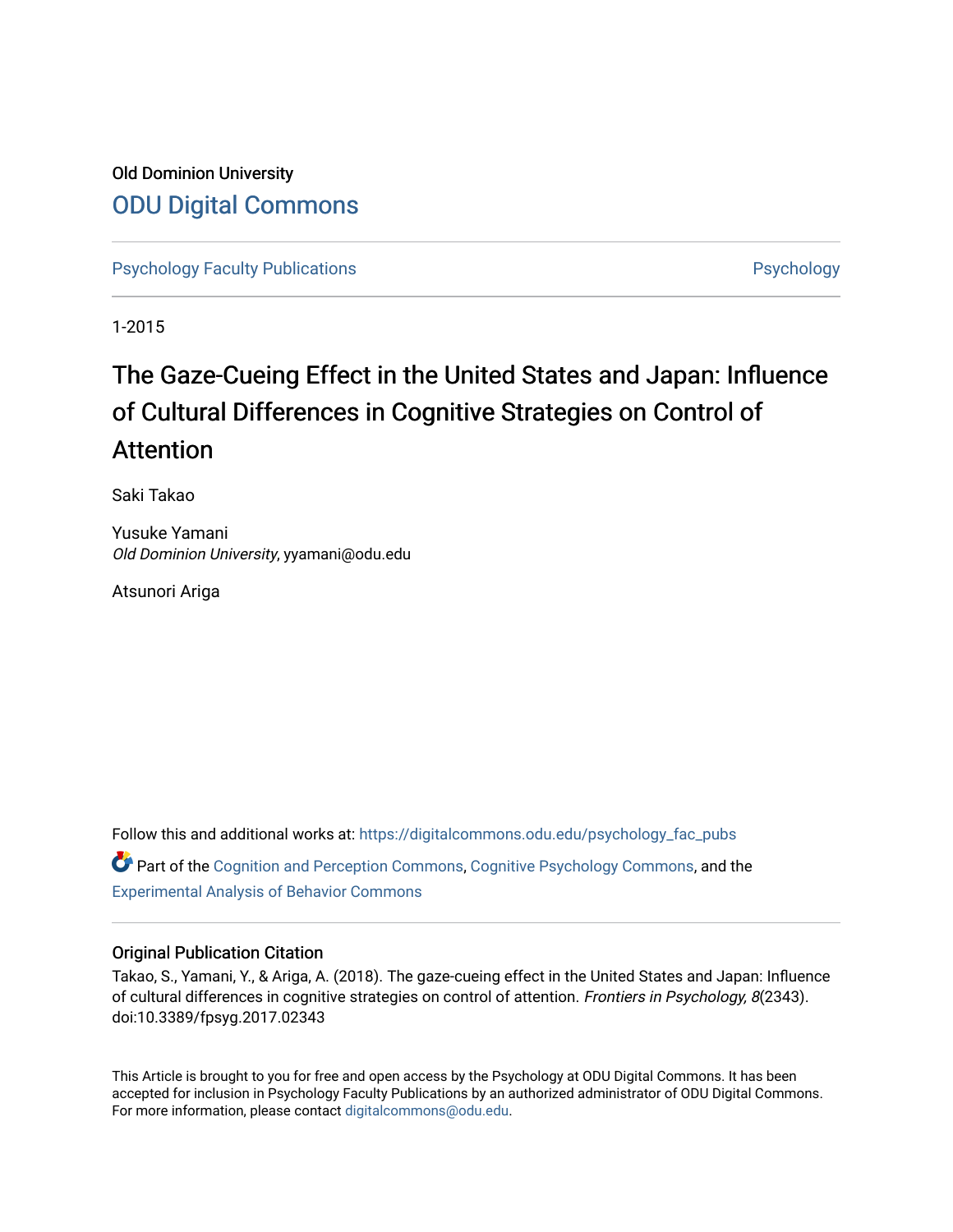



# [The Gaze-Cueing Effect in the United](https://www.frontiersin.org/articles/10.3389/fpsyg.2017.02343/full) States and Japan: Influence of Cultural Differences in Cognitive Strategies on Control of Attention

[Saki Takao](http://loop.frontiersin.org/people/454869/overview)1\*, [Yusuke Yamani](http://loop.frontiersin.org/people/278828/overview)<sup>2</sup> and [Atsunori Ariga](http://loop.frontiersin.org/people/176155/overview)<sup>3</sup>

<sup>1</sup> Faculty of Science and Engineering, Waseda University, Tokyo, Japan, <sup>2</sup> Department of Psychology, Old Dominion University, Norfolk, VA, United States, <sup>3</sup> Department of Behavioral Science, Hiroshima University, Hiroshima, Japan

The direction of gaze automatically and exogenously guides visual spatial attention, a phenomenon termed as the gaze-cueing effect. Although this effect arises when the duration of stimulus onset asynchrony (SOA) between a non-predictive gaze cue and the target is relatively long, no empirical research has examined the factors underlying this extended cueing effect. Two experiments compared the gaze-cueing effect at longer SOAs (700 ms) in Japanese and American participants. Cross-cultural studies on cognition suggest that Westerners tend to use a context-independent analytical strategy to process visual environments, whereas Asians use a context-dependent holistic approach. We hypothesized that Japanese participants would not demonstrate the gaze-cueing effect at longer SOAs because they are more sensitive to contextual information, such as the knowledge that the direction of a gaze is not predictive. Furthermore, we hypothesized that American participants would demonstrate the gaze-cueing effect at the long SOAs because they tend to follow gaze direction whether it is predictive or not. In Experiment 1, American participants demonstrated the gaze-cueing effect at the long SOA, indicating that their attention was driven by the central non-predictive gaze direction regardless of the SOAs. In Experiment 2, Japanese participants demonstrated no gaze-cueing effect at the long SOA, suggesting that the Japanese participants exercised voluntary control of their attention, which inhibited the gaze-cueing effect with the long SOA. Our findings suggest that the control of visual spatial attention elicited by social stimuli systematically differs between American and Japanese individuals.

Keywords: gaze-cueing effect, cultural differences, cued attention, Asians, Westerners, cognitive strategies

## INTRODUCTION

A typical scene contains an array of visual objects, yet human observers, limited-capacity information processors, cannot process all of the objects simultaneously. One function of visual attention is to select objects of behavioral interest and ignore the others. Attentional selection can operate spatially (e.g., [Posner,](#page-7-0) [1980;](#page-7-0) [Treisman and Gelade,](#page-8-0) [1980;](#page-8-0) [Posner and Cohen,](#page-7-1) [1984;](#page-7-1) [Wolfe,](#page-8-1) [1994;](#page-8-1) [Spence and Driver,](#page-7-2) [1997;](#page-7-2) [Itti and Koch,](#page-7-3) [2000\)](#page-7-3) based on an observer's prior knowledge of

#### **OPEN ACCESS**

Edited by:

Mariska Esther Kret, Leiden University, Netherlands

#### Reviewed by:

Herbert Heuer, Leibniz Research Centre for Working Environment and Human Factors (LG), Germany Geoff G. Cole, University of Essex, United Kingdom

> \*Correspondence: Saki Takao sakitakao@ruri.waseda.jp

#### Specialty section:

This article was submitted to Cognition, a section of the journal Frontiers in Psychology

Received: 30 June 2017 Accepted: 22 December 2017 Published: 15 January 2018

#### Citation:

Takao S, Yamani Y and Ariga A (2018) The Gaze-Cueing Effect in the United States and Japan: Influence of Cultural Differences in Cognitive Strategies on Control of Attention. Front. Psychol. 8:2343. doi: [10.3389/fpsyg.2017.02343](https://doi.org/10.3389/fpsyg.2017.02343)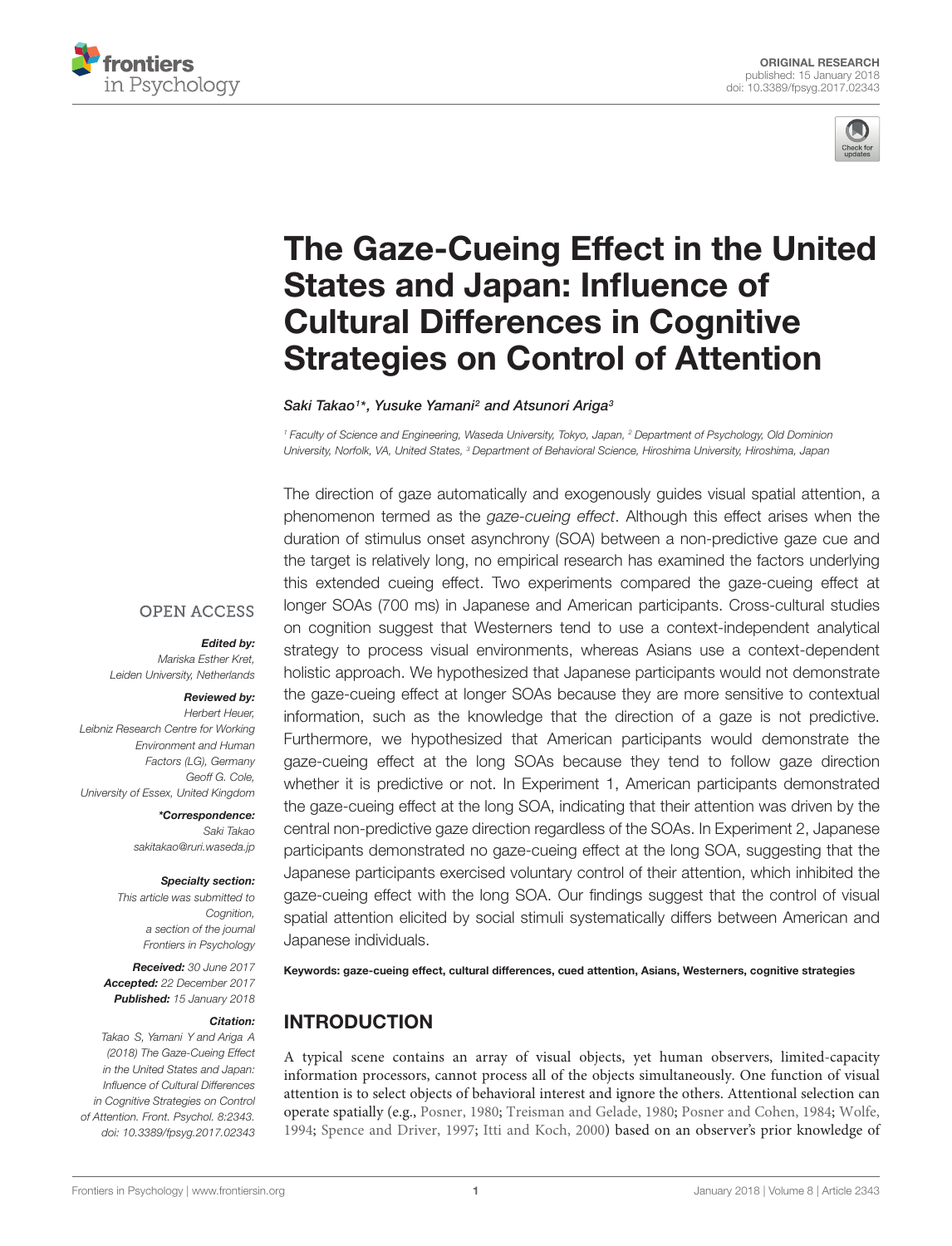the characteristics or location of a target. However, such top-down, or endogenous, deployment of attention can be involuntarily modulated by exogenous visual cues.

[Posner et al.](#page-7-4) [\(1980\)](#page-7-4) investigated how bottom-up cueing modulates the allocation of spatial attention. Participants were instructed to detect a target presented peripherally in a left or right rectangular placeholder while fixating on the center of the display. When the duration of stimulus onset asynchrony (SOA) was short (100 ms), participants' reaction times (RTs) were markedly shorter when a flash of the peripheral placeholder served as a valid cue for the location of the target than when it was an invalid cue. Critically, the location of the flash (cue) did not predict the upcoming target location (cue validity = 50%), suggesting that the cueing effect arises involuntarily with a relatively short SOA. However, this cueing effect was eliminated (or reversed due to inhibition of return, [Klein,](#page-7-5) [2000\)](#page-7-5) when the cue-target SOA duration was long (more than 300 ms), presumably allowing observers time to reorient attention to the target following the onset of the peripheral cue. These findings suggest that the salient visual event exogenously and involuntarily oriented attention before the visual system could endogenously direct attention to the target.

Furthermore, such exogenous modulation of visual attention can occur with bottom-up cues that are not physically salient but socially important (e.g., [Friesen and Kingstone,](#page-7-6) [1998;](#page-7-6) [Driver](#page-7-7) [et al.,](#page-7-7) [1999;](#page-7-7) [Langton and Bruce,](#page-7-8) [1999,](#page-7-8) [2000;](#page-7-9) [Kingstone et al.,](#page-7-10) [2000;](#page-7-10) [Langton et al.,](#page-7-11) [2000;](#page-7-11) [Ariga and Watanabe,](#page-7-12) [2009\)](#page-7-12). For example, [Driver et al.](#page-7-7) [\(1999\)](#page-7-7) investigated whether a social sign could exogenously modulate an observer's visual attention similar to the non-predictive salient cue used by [Posner et al.](#page-7-4) [\(1980\)](#page-7-4). They manipulated the relationship between the non-predictive gaze direction of the central face (i.e., left-directed or right-directed eye gaze cue) and the target location (i.e., left or right of the central face). The time to discriminate the target was shorter when the target appeared in the direction of the seen gaze as compared to the opposing direction, a phenomenon called the gaze-cueing effect. Because the gaze-cueing effect emerged at the short SOA (100 ms), these findings suggest that social signs (i.e., gaze direction) are automatically detected and involuntarily modulate the deployment of attention.

However, the gaze-cueing effect has been observed at a relatively long SOA (700 ms), the time interval when a voluntary shift of visual attention occurs [\(Posner,](#page-7-0) [1980;](#page-7-0) [Spence and Driver,](#page-7-2) [1997\)](#page-7-2), whereas typically, the peripheral cueing effect is eliminated (or reversed) with a long SOA (e.g., [Posner et al.,](#page-7-4) [1980;](#page-7-4) [Posner](#page-7-1) [and Cohen,](#page-7-1) [1984;](#page-7-1) [Spence and Driver,](#page-7-2) [1997\)](#page-7-2). In general, if the preceding non-predictive cue attracted attention exogenously, the visual system could voluntarily reorient attention during a long SOA duration for the upcoming target; however, this was not the case for the gaze-cueing effect. [Driver et al.](#page-7-7) [\(1999\)](#page-7-7) interpreted this discrepancy as a result of the extended time course of the automatic attentional orienting, particularly in response to the gaze cue. However, the mechanisms underlying the extended time course of attentional orientation remain unclear.

Cultural differences in cognitive processing strategies may influence the magnitude of the gaze-cueing effect at relatively long SOAs. Previous work suggests that Westerners tend to

process objects in the environment analytically, independent of context, whereas Asians tend to engage in context-dependent holistic processing (e.g., [Kitayama et al.,](#page-7-13) [2003;](#page-7-13) [Nisbett and](#page-7-14) [Miyamoto,](#page-7-14) [2005\)](#page-7-14). For example, [Masuda and Nisbett](#page-7-15) [\(2001\)](#page-7-15) found that when viewing a video clip of an underwater scene, American and Japanese observers noticed different aspects of the scene. The Americans predominantly reported salient focal objects (e.g., moving fish), while Japanese observers often commented on contextual objects (e.g., background seaweed). Furthermore, previous findings suggest that non-visual context (e.g., vocal tone; [Ishii et al.,](#page-7-16) [2003,](#page-7-16) or social situations involving a person's behavior; [Miller,](#page-7-17) [1984;](#page-7-17) [Morris and Peng,](#page-7-18) [1994\)](#page-7-18) as well as visual context (e.g., object information surrounding a focal object or background information; [Ji et al.,](#page-7-19) [2000;](#page-7-19) [Masuda and Nisbett,](#page-7-15) [2001;](#page-7-15) [Nisbett and Miyamoto,](#page-7-14) [2005\)](#page-7-14) can influence attentional orientation. Thus, previous research supports the view that Westerners tend to use analytic processes to perform a cognitive task, whereas Asians tend to approach the task more holistically when controlling attention in a top-down manner.

In the current context of the gaze-cueing effect, we hypothesized that, among Western participants, the gaze-cueing effect would persist with a long SOA. Western participant's visual system, a more analytical processor, is less susceptible to contextual information that requires a holistic interpretation of the relationship between the gaze direction and the subsequent target location in our study. Essentially the information of the direction of the seen gaze is not predictive of the target location. This strategy makes the visual system vulnerable to exogenous social signs and less likely to redirect attention with a long SOA. Consistent with this hypothesis, a number of previous studies in Western countries have demonstrated the gaze-cueing effect with relatively long cue-target SOAs (e.g., [Friesen and Kingstone,](#page-7-6) [1998;](#page-7-6) [Driver et al.,](#page-7-7) [1999;](#page-7-7) [Mansfield](#page-7-20) [et al.,](#page-7-20) [2003;](#page-7-20) [Frischen and Tipper,](#page-7-21) [2006;](#page-7-21) [Bayliss et al.,](#page-7-22) [2007\)](#page-7-22). That is, Western participants demonstrated the gaze-cueing effect at short and long SOAs despite the fact that the direction of gaze was not predictive because their processing strategy emphasized the importance of gaze cues over the knowledge that the cues were not predictive. Conversely, although Asian participants demonstrated the gaze-cueing effect at longer SOAs, the magnitude was smaller than that typically observed in Western participants [\(Tokunaga and Miyatani,](#page-8-2) [2008;](#page-8-2) [Kawai,](#page-7-23) [2011;](#page-7-23) [Nishiyama and Kawaguchi,](#page-7-24) [2011,](#page-7-24) [2012;](#page-7-25) but see [Akiyama](#page-7-26) [et al.,](#page-7-26) [2006\)](#page-7-26). For example, [Kawai](#page-7-23) [\(2011\)](#page-7-23) graphically showed a robust gaze-cueing effect at shorter SOAs (105–300 ms), but not longer SOAs (600–1005 ms), with Japanese participants, although the interaction was not significant. A similar effect was observed with Japanese children in a developmental study [\(Senju et al.,](#page-7-27) [2004\)](#page-7-27). We hypothesized that, because Asians tend to be holistic processors, they would be less susceptible to non-predictive gaze cues, thus allowing more efficient re-deployment of attention at longer SOAs than would Westerners. We replicated the gaze-cueing effect at a short SOA and then investigated whether the gaze-cueing effect emerged differently in American and Japanese participants, in identical experiments conducted in the United States and Japan with a long SOA. In fact, the literature on spatial cueing suggests that top-down guidance of attention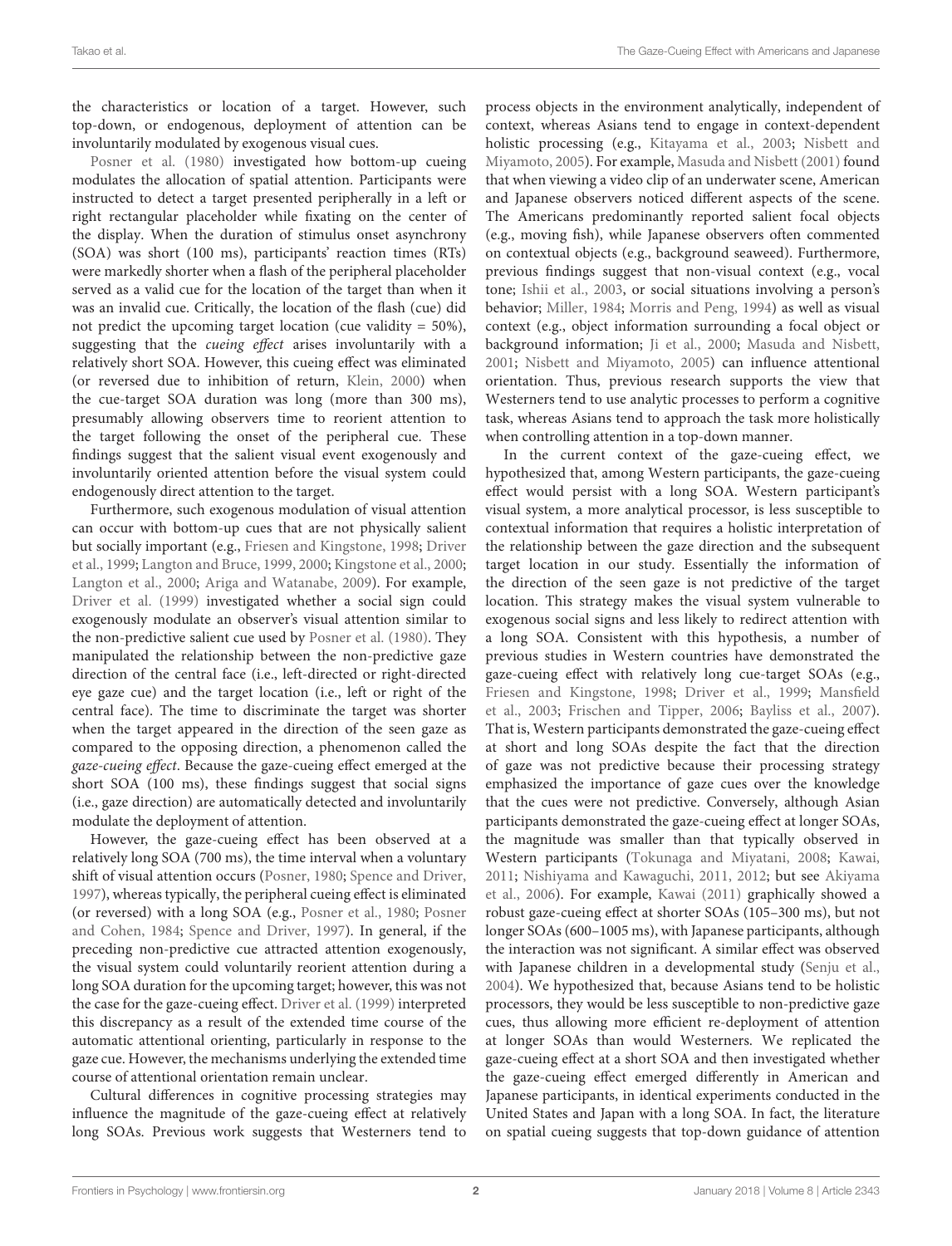cannot override bottom-up, data-driven guidance within the short SOA [\(Muller and Rabbitt,](#page-7-28) [1989;](#page-7-28) [Remington et al.,](#page-7-29) [1992\)](#page-7-29). Therefore, the gaze-cueing effect was expected to occur for the short SOA irrespective of culture as consistently reported by previous research with Japanese participants [\(Senju et al.,](#page-7-27) [2004;](#page-7-27) [Akiyama et al.,](#page-7-26) [2006;](#page-7-26) [Tokunaga and Miyatani,](#page-8-2) [2008;](#page-8-2) [Kawai,](#page-7-23) [2011;](#page-7-23) [Nishiyama and Kawaguchi,](#page-7-24) [2011,](#page-7-24) [2012\)](#page-7-25). More importantly, we predicted that (1) American participants would demonstrate the gaze-cueing effect at the long SOA and (2) Asian participants would not demonstrate a comparable gaze-cueing effect at the long SOA.

## EXPERIMENT 1: THE GAZE-CUEING EFFECT IN AMERICAN PARTICIPANTS

## **Methods**

#### Ethics Statement

Experiment 1 was reviewed and approved by the Institutional Review Board of Old Dominion University, Norfolk, VA, United States. Written informed consent was obtained from all participants prior to the experiment.

#### **Participants**

We recruited 30 American participants (4 males, mean age = 19.37 years,  $SD = 1.43$  years) from the Old Dominion University student community. All participants reported normal or corrected-to-normal visual acuity. Participants were blinded to the purpose of the study and received course credit for participation.

#### Stimuli

The stimuli were similar to those of [Friesen and Kingstone](#page-7-6) [\(1998\)](#page-7-6): a black line drawing of a round face subtending  $6.8^\circ$  containing two eyes (two open circles subtending 1.0◦ ), a nose (one circle subtending 0.2°), and a mouth (one straight line 2.2° in length) drawn on a white background. The eyes were separated by a 2.0◦ space and were located 0.8° above the central horizontal axis. The nose was located at the center of the display, and the mouth was located 1.3◦ below the nose. Black pupils (filled-in circles subtending 0.5°) served as cues and were just touching the left or just touching the right in the eyes. A black dot subtending 0.6◦ was used as the target and was placed 5.9◦ to the left or right of the fixation point (a red dot).

#### Apparatus

Stimuli were presented on a Samsung T24C550 23.6" LED monitor with 1980  $\times$  1080 resolution. The experiment was controlled by a Dell Optiplex 9020 running MATLAB with the Psychtoolbox extension [\(Brainard,](#page-7-30) [1997;](#page-7-30) [Pelli,](#page-7-31) [1997\)](#page-7-31). Participants viewed the monitor from a distance of approximately 57 cm. The experiments were conducted in a quiet room with dimmed light.

#### Procedure

After participants pressed the keyboard space key, a fixation point appeared at the center of the display for 500 ms (**[Figure 1](#page-4-0)**). Then, a face with blank eyes appeared for 900 ms after which black pupils appeared in the eyes indicating the gaze direction as left or right. A target dot then appeared to the left or right side of the face with an SOA of 117 ms (short) or 700 ms (long). The participants' task was to indicate the location of the dot as quickly and accurately as possible. Participants were instructed to press the left arrow key on the keyboard with their left index finger when the target dot appeared on the left side of the face. They were asked to press the right arrow key with their right index finger when the dot appeared on the right side of the face. Given that several previous studies have investigated covert attention in the gaze-cueing paradigm (e.g., [Friesen and Kingstone,](#page-7-6) [1998;](#page-7-6) [Driver et al.,](#page-7-7) [1999;](#page-7-7) [Akiyama](#page-7-26) [et al.,](#page-7-26) [2006\)](#page-7-26), we did not monitor eye movements in this study.

The target appeared at the location where the gaze was directed (valid condition) in one-third of the trials and at the location where the gaze was not directed in one-third of the trials (invalid condition). The remaining trials were catch trials in which only the face outline (an open circle) appeared, and participants were required to withhold their responses [\(Takahashi and Watanabe,](#page-7-32) [2013\)](#page-7-32). This condition was used to prevent response preparation before target onset and to encourage participants to attend to the eyes. Participants were informed in advance that the gaze direction did not predict the target location (validity = 50%). The experiment included 384 experimental trials (128 trials each under the valid, invalid, and catch conditions).

## Results and Discussion

The median RT for correct localization of the target under each condition was calculated for each participant and analyzed using a 2 (Condition: valid vs. invalid)  $\times$  2 (SOA: short vs. long) repeated-measures analysis of variance (ANOVA). **[Figure 2](#page-4-1)** (Left) shows the mean RTs for the experimental conditions (short SOA  $\times$  valid vs. invalid: 465.85 ms vs. 478.92 ms; long SOA  $\times$  valid vs. invalid: 403.72 ms vs. 416.03 ms). RTs were shorter under the valid condition than under the invalid condition  $[F(1,29) = 11.95, p < 0.01, \eta_p^2 = 0.29]$ , demonstrating the gaze-cueing effect. Furthermore, RTs were faster under the long SOA than under the short SOA condition  $[F(1,29) = 232.05, p < 0.01, \eta_p^2 = 0.89]$ . However, no significant interaction effect was found  $[F < 1, n.s.]$  indicating that the magnitude of the gaze-cueing effect was similar under both SOA conditions (13.07 ms vs. 12.31 ms, for the short and long SOA conditions, respectively). The error rates, proportion of localization errors, were low under each condition (0.23% on average) and not significantly different between conditions  $[F < 1, n.s.]$  indicating no speed-accuracy trade-off. The error response (false alarm) rate on the catch trials was low (5.52% on average) and did not significantly differ between conditions  $[F < 1, n.s.$ ; **[Table 1](#page-5-0)**] indicating that the catch trials were effective. In a further analysis, we divided the data into male  $(N = 4)$ and female  $(N = 26)$  groups to investigate the gender effect. The small number of males did not allow for statistical comparison; however, the trends in male and female responses did not differ graphically.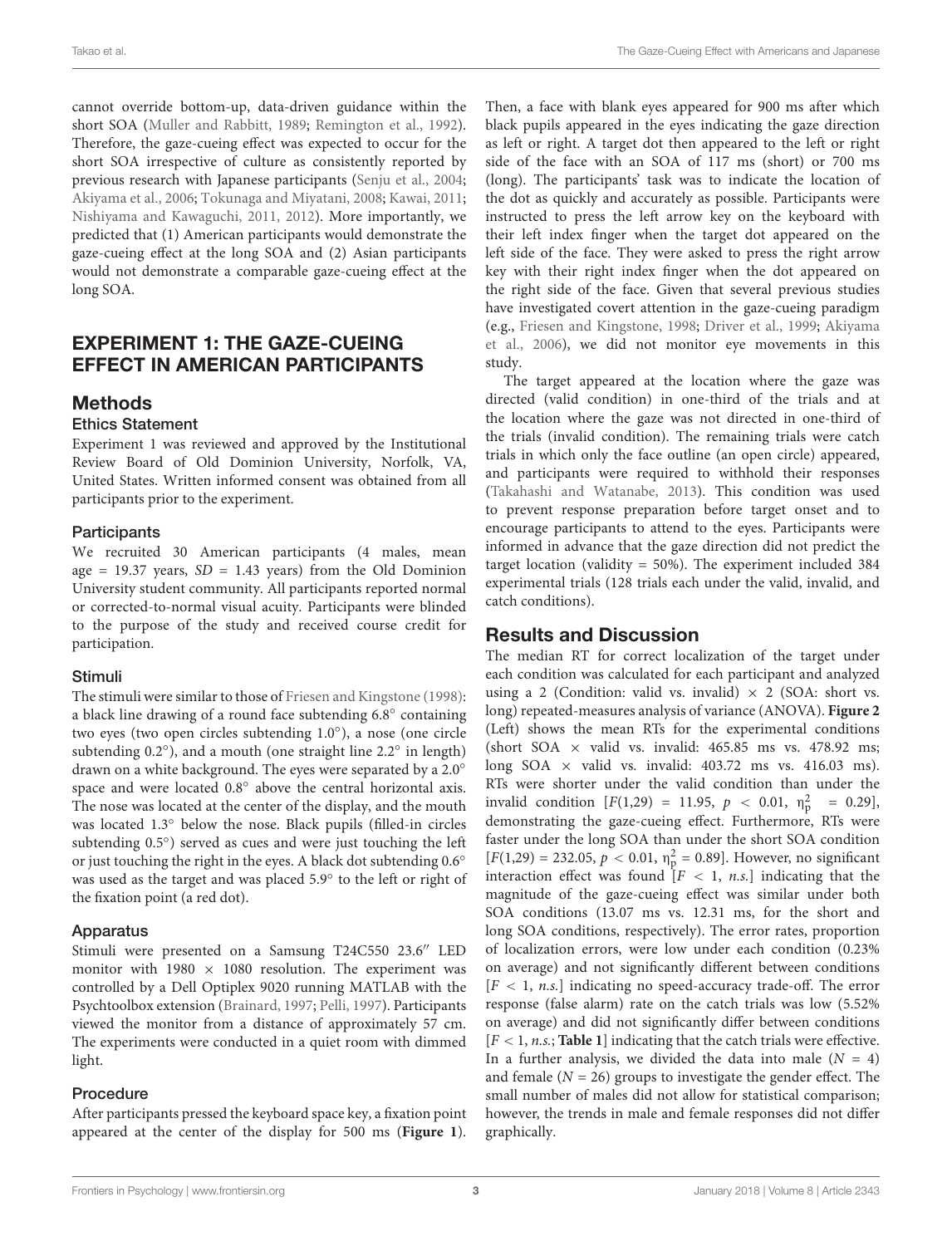

<span id="page-4-0"></span>

<span id="page-4-1"></span>The gaze-cueing effect was observed under both SOA conditions. This pattern is consistent with previous findings (e.g., [Driver et al.,](#page-7-7) [1999\)](#page-7-7). Although participants were informed that the gaze direction did not predict the location of the target, they did not suppress the gaze-driven attentional orienting under the long SOA condition. We interpreted this finding as the result of the extended time course of attentional orienting given the cognitive strategy used by the Americans (e.g., [Nisbett and](#page-7-14) [Miyamoto,](#page-7-14) [2005\)](#page-7-14). Because Westerners tend to focus on a salient event (the gaze direction) independently of its context (the cue validity), it is likely that American participants processed the gaze cue analytically, thus eliciting the gaze-cueing effect. In Experiment 2, we investigated whether the Japanese participants would exhibit the gaze-cueing effect at the short, but not long SOA. Japanese individuals tend to focus more on the context in

which an object is presented (i.e., the unpredictability of the gaze direction) than do Americans.

## EXPERIMENT 2: THE GAZE-CUEING EFFECT WITH JAPANESE

## **Methods**

#### Ethics Statement

Ethics approval was not required by Rissho University guidelines or Japanese national regulations. The experiment was approved by the Department of Psychology at Rissho University. Written informed consent was obtained from all participants prior to the experiment.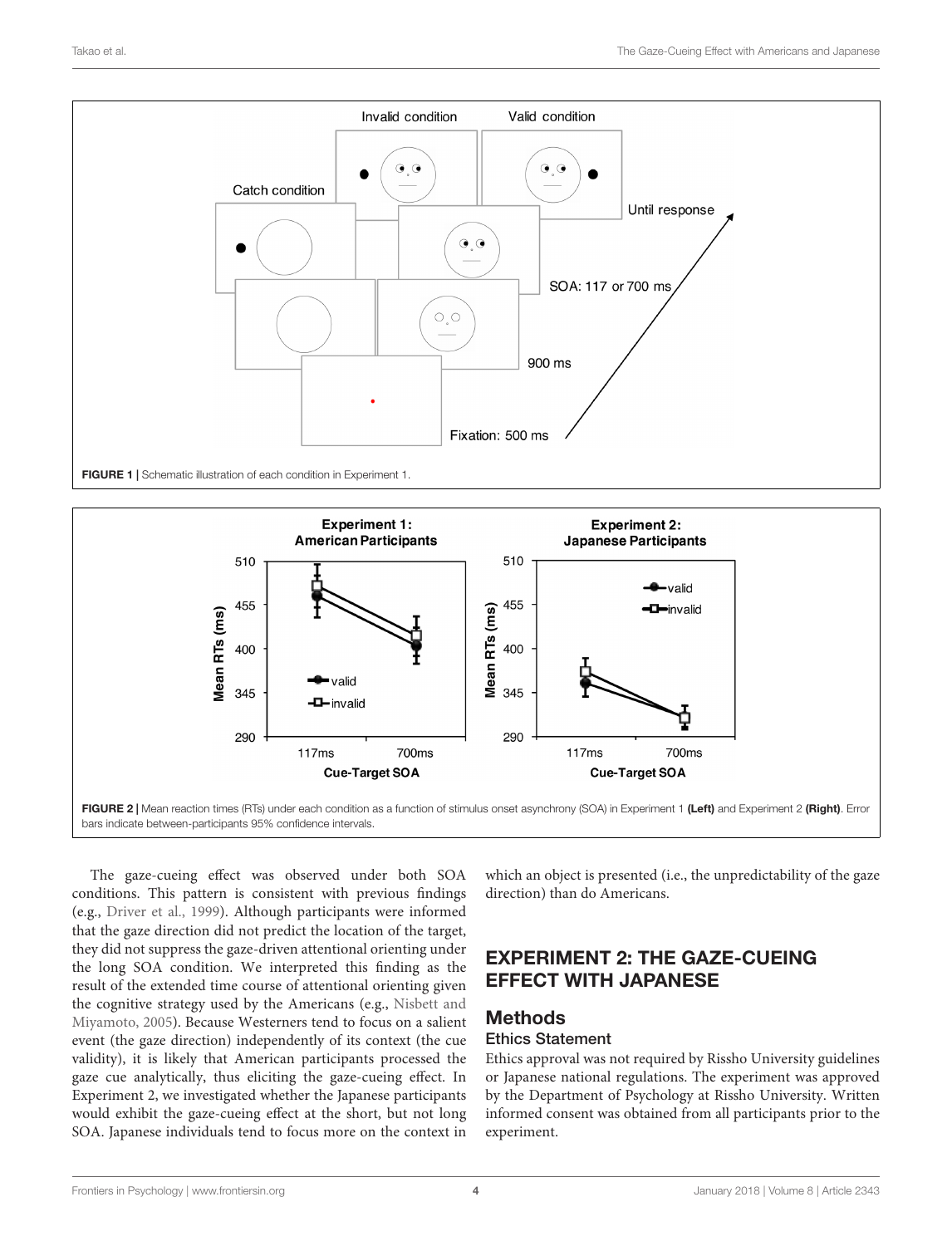<span id="page-5-0"></span>

|  |  |  |  |  |  |  | TABLE 1   Percent error rate (standard error) for each condition in Experiment 1. |  |
|--|--|--|--|--|--|--|-----------------------------------------------------------------------------------|--|
|--|--|--|--|--|--|--|-----------------------------------------------------------------------------------|--|

|                   | <b>SOA-117ms</b> | <b>SOA-700ms</b> |  |
|-------------------|------------------|------------------|--|
| Valid condition   | 0.16(0.09)       | 0.26(0.11)       |  |
| Invalid condition | 0.26(0.13)       | 0.21(0.12)       |  |
| Catch condition   | 5.83(1.19)       | 5.21(1.10)       |  |

<span id="page-5-1"></span>TABLE 2 | Percent error rate (standard error) for each condition in Experiment 2.

|                   | <b>SOA-117ms</b> | <b>SOA-700ms</b> |
|-------------------|------------------|------------------|
| Valid condition   | 0.26(0.11)       | 0.16(0.09)       |
| Invalid condition | 0.21(0.12)       | 0.42(0.16)       |
| Catch condition   | 4.48 (0.72)      | 2.24(0.52)       |

#### **Participants**

We recruited 30 Japanese participants (14 males, mean age = 20.30 years,  $SD = 1.27$  years) from Rissho University, Tokyo, Japan. All participants reported normal or corrected-tonormal visual acuity. Participants were blinded to the purpose of the study and volunteered for the experiment.

#### Apparatus

Stimuli were presented on a Dell P2414HB 24" Full HD monitor with 1980  $\times$  1080 resolution. The experiment was controlled by a Dell Precision T3610, running MATLAB with the Psychtoolbox extension [\(Brainard,](#page-7-30) [1997;](#page-7-30) [Pelli,](#page-7-31) [1997\)](#page-7-31). Participants viewed the monitor from a distance of approximately 57 cm. The experiments were conducted in a quiet room, with dimmed light.

#### Stimuli and Procedure

The stimuli and procedure were identical to those used in Experiment 1.

#### Results and Discussion

Data analyses were identical to those performed in Experiment 1. **[Figure 2](#page-4-1)** (Right) shows the mean RTs averaged across participants (short SOA  $\times$  valid vs. invalid: 357.12 ms vs. 370.72 ms; long  $SOA \times$  valid vs. invalid: 315.08 ms vs. 313.55 ms). Similar to the results in Experiment 1, the RTs under the valid condition were shorter than those under the invalid condition  $[F(1,29) = 8.69,$  $p < 0.01$ ,  $\eta_{\rm p}^2 = 0.23$ ], and the RTs were faster under the long SOA than under the short SOA condition  $[F(1,29) = 160.46,$  $p \sim 0.01$ ,  $\eta_p^2 = 0.85$ ]. However, the interaction effect was significant  $[F(1,29) = 23.17, p < 0.01, \eta_{p}^{2} = 0.44]$ , indicating that the gaze-cueing effect was observed for the short SOA  $[M = 357.12 \text{ ms vs. } 370.72 \text{ ms for the valid and invalid conditions,}$ respectively; paired-samples  $t(29) = 5.91$ ,  $p < 0.01$ ,  $d = 1.08$ , but not the long SOA  $[M = 315.08 \text{ ms vs. } 313.55 \text{ ms for the valid}]$ and invalid conditions, respectively; paired-samples  $t(29) = 0.59$ ,  $p = 0.54$ ,  $d = 0.09$ . The error rates and proportion of localization errors were low under each condition (0.26% on average) and were not significantly different between conditions  $[F < 1, n.s.]$ indicating no speed-accuracy trade-off. The error response (false alarm) rate on the catch trials was low (3.36% on average) and was not significantly different between conditions  $[F < 1,$ n.s.] (**[Table 2](#page-5-1)**) indicating that the catch trials were effective.

As in Experiment 1, male ( $N = 14$ ) and female ( $N = 16$ ) data were analyzed to investigate the gender effect. We subtracted the median RT for the valid condition from that of the invalid condition for each participant to provide an index of the gazecueing advantage. This was assessed using a two-way ANOVA with SOA and gender as factors. We found no significant main effect of gender  $[F(1,28) = 0.24, p > 0.05, \eta_p^2 = 0.01]$ ; however, the main effect of SOA was significant  $[F(1,28) = 22.15, p < 0.01,$  $\eta_p^2$  = 0.44]. The interaction between gender and SOA was not significant  $[F(1,28) = 0.18, p > 0.05, \eta_p^2 = 0.01]$ .

## CROSS-EXPERIMENT ANALYSIS

We performed a cross-experiment analysis to compare the magnitude of the gaze-cueing effect at the long SOA between the American and Japanese participants. The gaze-cueing advantage of the long SOA was significantly larger in the American participants [independent-samples  $t(58) = 2.15$ ,  $p < 0.05$ ,  $d = 0.03$ ; however, we found no difference between groups at the short SOA [independent-samples  $t(58) = -0.10$ ,  $p > 0.05$ ,  $d = 0.56$ ].

It is possible that the absence of the extended cueing effect in Japanese participants was the result of a floor effect, because their RTs were generally shorter than those of the American participants. To rule out this possibility, we examined the correlations between the magnitude of the gaze-cueing effect and the median RTs of individuals for each SOA. No significant correlations were found [Experiment 1: 117-ms SOA,  $r = 0.12$ ,  $p = 0.52$ ; and 700-ms SOA,  $r = 0.12$ ,  $p = 0.53$ ; Experiment 2: 117-ms SOA,  $r = -0.03$ ,  $p = 0.87$ ; and 700-ms SOA,  $r = 0.14$ ,  $p = 0.45$ , suggesting that the gaze-cueing effect occurred independently of RT. This finding is supported by that of [Friesen](#page-7-6) [and Kingstone](#page-7-6) [\(1998\)](#page-7-6) who reported a mean RT of 350 ms at SOAs between 100 and 700 ms on a localization task. This is comparable to the values of the Japanese participants in our study. [Friesen](#page-7-6) [and Kingstone](#page-7-6) [\(1998\)](#page-7-6) found a significant gaze-cueing effect at the 100-ms and 700-ms SOAs, suggesting that the elimination of the extended cueing effect among the Japanese participants in Experiment 2 was not due to a floor effect.

As expected, the short, but not the long SOA, elicited a reliable gaze-cue effect in Japanese participants. This occurred despite the fact that the stimuli, procedure, and task were identical to those used for the American participants in Experiment 1. Furthermore, the cross-experiment analysis revealed that cultural factors had a measurable and statistically significant effect on the gaze-cueing advantage at the long SOA. Our findings support the hypothesis that Asians intentionally inhibited gaze-driven attentional orienting based on the a priori knowledge that the gaze direction did not predict the target location.

## GENERAL DISCUSSION

We replicated the gaze-cueing effect with a short SOA for Western and Asian participants and then compared the effect of a longer SOA on the gaze-cueing effect. We hypothesized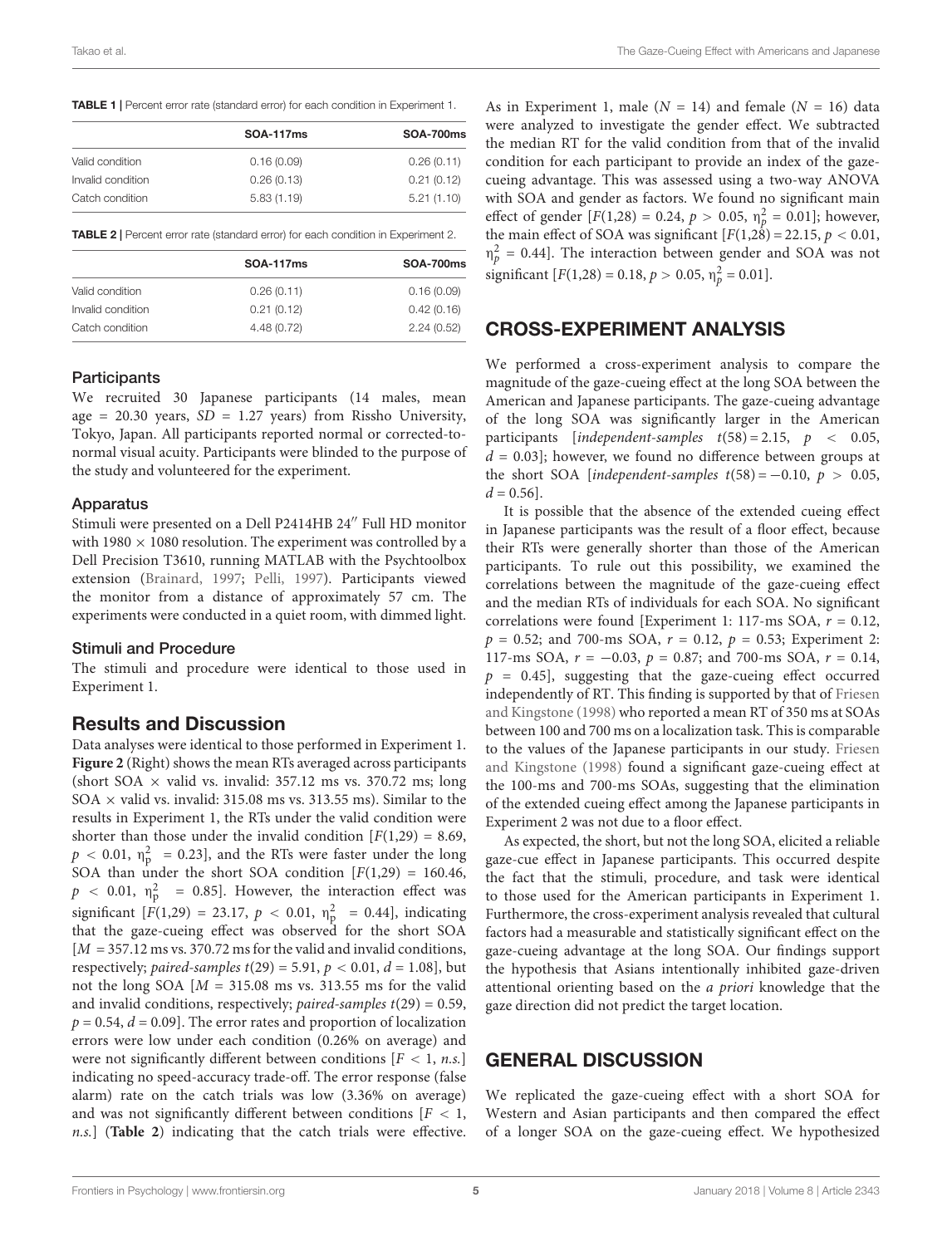that at the longer cue-target SOA the magnitude of the gaze-cueing effect would be influenced by the differing cognitive strategies typical of Western and Asian individuals (i.e., analytic vs. holistic processing, respectively; [Kitayama et al.,](#page-7-13) [2003;](#page-7-13) [Nisbett and Miyamoto,](#page-7-14) [2005\)](#page-7-14). In Experiment 1, American participants demonstrated the gaze-cueing effect under the short and long SOA conditions, indicating that they were influenced by the salient gaze direction despite the SOA duration. This finding suggests that American participants did not rely on the predictive gaze direction information to orient their attention. Conversely, in Experiment 2, the Japanese participants demonstrated the gaze-cueing effect at the short, but not the long SOA, indicating that they voluntarily controlled their attention in response to the contextual information that the gaze cue was non-predictive. These findings support our hypothesis that an extended time course of the attentional orienting [\(Driver](#page-7-7) [et al.,](#page-7-7) [1999\)](#page-7-7) reflects the cognitive processing strategies of Westerners.

[Bonduroglu et al.](#page-7-33) [\(2009\)](#page-7-33) used a change detection task to compare visual information processing in Asians and Westerners. They found that East Asians were better at detecting changes at the visual periphery, whereas Westerners were better at detecting changes in the center of a visual field. Therefore, because we manipulated the gaze direction in the center of the display, American participants may have been more responsive to the central cueing gaze than Japanese participants. This may explain the cultural differences in the gaze-cueing effect. Furthermore, [Markus and Kitayama](#page-7-34) [\(1991\)](#page-7-34) proposed that views of the self differed between Western and East Asian cultures, such that Westerners tend to view the self independently from others, whereas East Asians tend to view the self in the context of others, valuing the importance of harmonious interdependence with others. This culture-based view of the self may have formed the basis of the participants' cognitive strategy in our gazecueing task: the Japanese were attentive to the reliability of others' gaze within the context of the task and preempted the gaze-cueing effect at the long SOA. Conversely, Americans did not focus on the reliability of the other and demonstrated the gaze-cueing effect despite the context. These cultural differences may underlie the fact that the extended cueing effect was elicited by social signs (gaze cues) in our study, but not by non-social signs in previous studies (traditional flash cues, e.g., [Posner et al.,](#page-7-4) [1980;](#page-7-4) [Posner and Cohen,](#page-7-1) [1984;](#page-7-1) [Spence and Driver,](#page-7-2) [1997\)](#page-7-2).

Furthermore, we investigated whether the gaze-cueing effect, at the relatively long SOA, demonstrated by American participants (Experiment 1) was the result of race or cultural factors. The participants in Experiment 1 included 14 African-Americans, 11 Caucasians, and the remaining participants were of various races (e.g., Hispanic). We reanalyzed the data according to the two main races (African-American and Caucasian). For African-Americans, the main effects of condition and SOA were significant ( $p < 0.01$ ); however, the interaction was not significant. For Caucasians, the main effect of condition was marginally significant ( $p = 0.07$ ), the main effect of SOA was significant ( $p < 0.01$ ), and the interaction was not significant. The results were not statistically different, suggesting that cultural

factors, not race, were responsible for the gaze-cueing effect at the long SOA.

## **CONCLUSION**

Our findings offer novel insights into the way in which culturespecific cognitive strategies can influence the dynamic control of visual attention in space. Specifically, we demonstrated that the gaze-cueing effect at a relatively long SOA systematically varies between American and Japanese participants: the magnitude of the gaze-cueing effect at the longer SOAs persisted in the Americans but diminished in the Japanese participants. Our findings generally support the existence of cultural differences in cognitive processing strategies [\(Kitayama et al.,](#page-7-13) [2003;](#page-7-13) [Nisbett](#page-7-14) [and Miyamoto,](#page-7-14) [2005\)](#page-7-14). That said, other potential factors should be considered, such as differences in cultural norms pertaining to eye contact, eye shape, and general trust. First, American culture generally values eye contact in social situations, whereas Japanese culture does not. Therefore, differences in the perception of eye contact by others may have played a role in determining the magnitude of the gaze-cueing effect in the American and Japanese participants. Second, differences in typical eye shapes may have affected the results. We used physically identical faces in the American and Japanese experiments so we could directly compare the gaze-cueing effect while minimizing potential effects of race, gender, and individual preferences. Third, some studies indicate that Asians tend to modulate their eye movement patterns in response to context information more sensitively than Westerners (e.g., [Chua et al.,](#page-7-35) [2005;](#page-7-35) [Boland et al.,](#page-7-36) [2008;](#page-7-36) but see also [Rayner et al.,](#page-7-37) [2007,](#page-7-37) [2009;](#page-7-38) [Evans et al.,](#page-7-39) [2009\)](#page-7-39). Such differences in eye movement patterns between different culture systems might have contributed to the absence of gaze-cueing effect among Japanese participants at the long SOA; even if that was the case, it would be at least cultural differences in visual processing strategies that determined the presence/absence of the gazecueing effect at the long SOA. Fourth, [Yamagishi and Yamagishi](#page-8-3) [\(1994\)](#page-8-3) found that American participants reported higher levels of trust in others than Japanese participants. Our findings may reflect individual differences in general trust levels. Lastly, it is possible that faster responses of the Japanese participants than the American participants in general may be attributed to extraneous factors such as differences in testing environments (e.g., apparatus) in different countries. Future research should cross culture (Japanese vs. American) and testing locations (Japan and the United States) to assess whether the testing environment is responsible for the current result, independent of the effect of culture systems. Further investigations are necessary to understand more fully the mechanisms underlying the gazecueing effect.

## AUTHOR NOTE

Thanks are due to Mariska Kret, two reviewers and Molly Liechty for helpful comments on an earlier draft of the manuscript.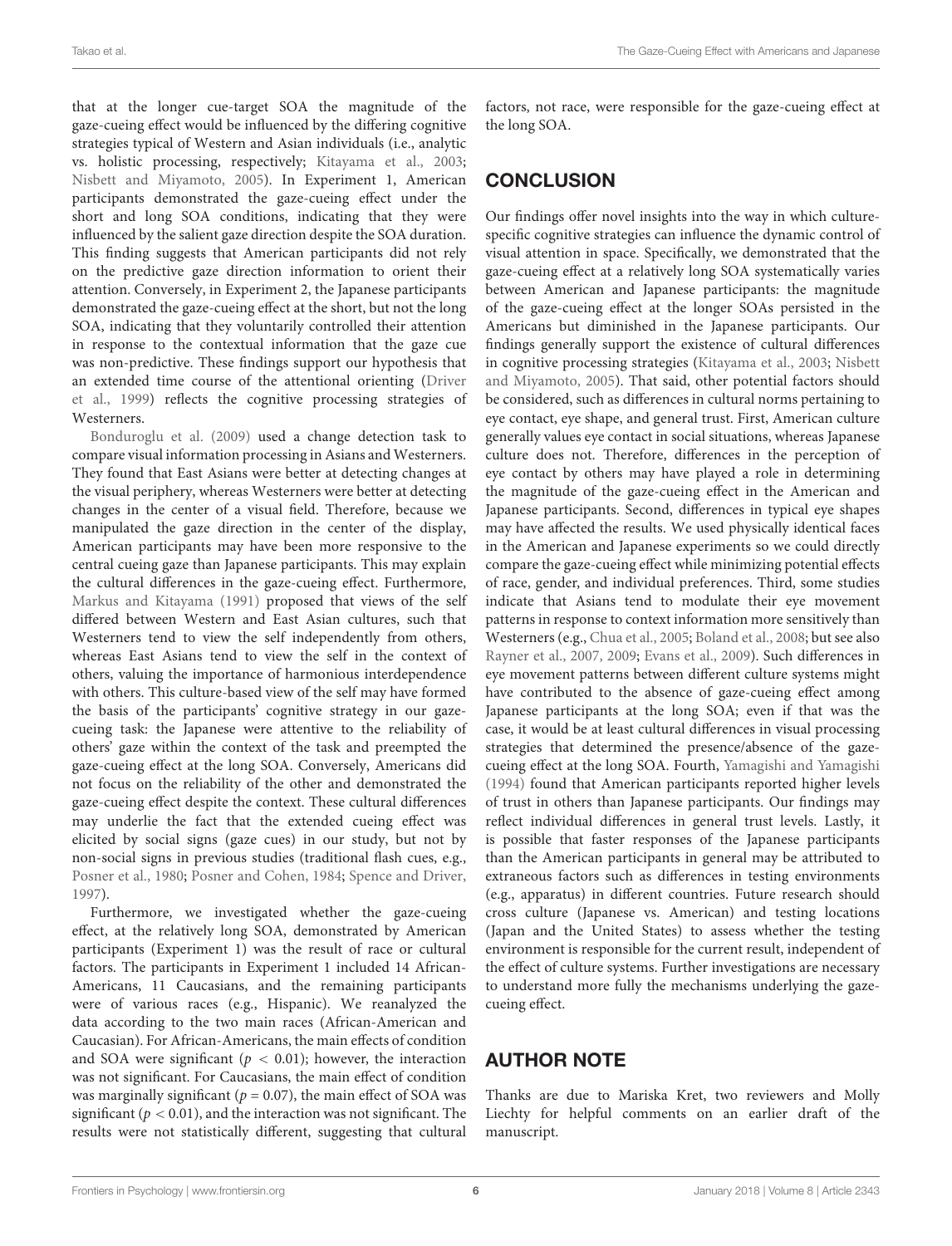## AUTHOR CONTRIBUTIONS

ST, YY and AA designed the work, collected, analyzed and interpreted the data, drafted and approved the manuscript.

## **REFERENCES**

- <span id="page-7-26"></span>Akiyama, T., Kato, M., Muramatsu, T., Saito, F., Umeda, S., and Kashima, H. (2006). Gaze but not arrows: a dissociative impairment after right superior temporal gyrus damage. Neuropsychologia 44, 1804–1810. [doi: 10.1016/j.](https://doi.org/10.1016/j.neuropsychologia.2006.03.007) [neuropsychologia.2006.03.007](https://doi.org/10.1016/j.neuropsychologia.2006.03.007)
- <span id="page-7-12"></span>Ariga, A., and Watanabe, K. (2009). What is special about the index finger? the index finger advantage in manipulating reflexive attentional shift. Jan. Psychol. Res. 51, 258–265. [doi: 10.1111/j.1468-5884.2009.00408.x](https://doi.org/10.1111/j.1468-5884.2009.00408.x)
- <span id="page-7-22"></span>Bayliss, A. P., Frischen, A., Fenske, M. J., and Tipper, S. P. (2007). Affective evaluations of objects are influenced by observed gaze direction and emotional expression. Cognition 104, 644–653. [doi: 10.1016/j.cognition.2006.](https://doi.org/10.1016/j.cognition.2006.07.012) [07.012](https://doi.org/10.1016/j.cognition.2006.07.012)
- <span id="page-7-36"></span>Boland, J. E., Chua, H. F., and Nisbett, R. E. (2008). "How we see it: culturally different eye movement patterns over visual scenes," in Cognitive and Cultural Influences on Eye Movements, eds K. Rayner, D. Shen, X. Bai, and G. Yan (Tianjin: Tianjin People's Publishing House), 363–378.
- <span id="page-7-33"></span>Bonduroglu, A., Shah, P., and Nisbett, E. R. (2009). Cultural differences in allocation of attention in visual information processing. J. Cross Cult. Psychol. 40, 349–360. [doi: 10.1177/0022022108331005](https://doi.org/10.1177/0022022108331005)
- <span id="page-7-30"></span>Brainard, D. H. (1997). The psychophysics toolbox. Spat. Vis. 10, 433–436. [doi: 10.1163/156856897X00357](https://doi.org/10.1163/156856897X00357)
- <span id="page-7-35"></span>Chua, H. F., Boland, J. E., and Nisbett, R. E. (2005). Cultural variation in eye movements during scene perception. Proc. Natl. Acad. Sci. U.S.A. 102, 12629–12633. [doi: 10.1073/pnas.0506162102](https://doi.org/10.1073/pnas.0506162102)
- <span id="page-7-7"></span>Driver, J., Davis, G., Ricciardelli, P., Kidd, P., Maxwell, E., and Baron-Cohen, S. (1999). Gaze perception triggers reflexive visuospatial orienting. Vis. Cogn. 6, 509–540. [doi: 10.1080/135062899394920](https://doi.org/10.1080/135062899394920)
- <span id="page-7-39"></span>Evans, K., Rotello, C. M., Li, X., and Rayner, K. (2009). Scene perception and memory revealed by eye movements and receiver-operating characteristic analyses: does a cultural difference truly exist? Q. J. Exp. Psychol. 62, 276–285. [doi: 10.1080/17470210802373720](https://doi.org/10.1080/17470210802373720)
- <span id="page-7-6"></span>Friesen, C. K., and Kingstone, A. (1998). The eyes have it! Reflexive orienting is triggered by nonpredictive gaze. Psychon. Bull. Rev. 5, 490–495. [doi: 10.3758/](https://doi.org/10.3758/BF03208827) [BF03208827](https://doi.org/10.3758/BF03208827)
- <span id="page-7-21"></span>Frischen, A., and Tipper, P. S. (2006). Long-term gaze-cueing effects: evidence for retrieval of prior states of attention from memory. Vis. Cogn. 14, 351–364. [doi: 10.1080/13506280544000192](https://doi.org/10.1080/13506280544000192)
- <span id="page-7-16"></span>Ishii, K., Reyes, J. A., and Kitayama, S. (2003). Spontaneous attention to word content versus emotional tone: differences among three cultures. Psychol. Sci. 14, 39–46. [doi: 10.1111/1467-9280.01416](https://doi.org/10.1111/1467-9280.01416)
- <span id="page-7-3"></span>Itti, L., and Koch, C. (2000). A saliency-based search mechanism for overt and covert shifts of visual attention. Vision Res. 40, 1489–1506. [doi: 10.1016/S0042-](https://doi.org/10.1016/S0042-6989(99)00163-7) [6989\(99\)00163-7](https://doi.org/10.1016/S0042-6989(99)00163-7)
- <span id="page-7-19"></span>Ji, L. J., Peng, K., and Nisbett, R. E. (2000). Culture, control, and perception of relationships in the environment. J. Pers. Soc. Psychol. 78, 943–955. [doi: 10.1037/](https://doi.org/10.1037/0022-3514.78.5.943) [0022-3514.78.5.943](https://doi.org/10.1037/0022-3514.78.5.943)
- <span id="page-7-23"></span>Kawai, N. (2011). Attentional shift by eye gaze requires joint attention: eye gaze cues are unique to shift attention. Jpn. Psychol. Res. 53, 292–301. [doi: 10.1111/j.](https://doi.org/10.1111/j.1468-5884.2011.00470.x) [1468-5884.2011.00470.x](https://doi.org/10.1111/j.1468-5884.2011.00470.x)
- <span id="page-7-10"></span>Kingstone, A., Friesen, C. K., and Gazzaniga, M. S. (2000). Reflexive joint attention depends on lateralized cortical connections. Psychol. Sci. 11, 159–166. [doi: 10.1111/1467-9280.00232](https://doi.org/10.1111/1467-9280.00232)
- <span id="page-7-13"></span>Kitayama, S., Duffy, S., Kawamura, T., and Larsen, J. T. (2003). Perceiving an object and its context in different cultures: a cultural look at new look. Psychol. Sci. 14, 201–206. [doi: 10.1111/1467-9280.02432](https://doi.org/10.1111/1467-9280.02432)
- <span id="page-7-5"></span>Klein, M. R. (2000). Inhibition of return. Trends Cogn. Sci. 4, 138–147. [doi: 10.1016/](https://doi.org/10.1016/S1364-6613(00)01452-2) [S1364-6613\(00\)01452-2](https://doi.org/10.1016/S1364-6613(00)01452-2)
- <span id="page-7-8"></span>Langton, S. R. H., and Bruce, V. (1999). Reflexive visual orienting in response to the social attention of others. Vis. Cogn. 6, 541-567. [doi: 10.1016/j.brainres.2014.](https://doi.org/10.1016/j.brainres.2014.09.029) [09.029](https://doi.org/10.1016/j.brainres.2014.09.029)

## FUNDING

This research was supported by JSPS KAKENHI Grant Numbers JP25780447 and JP17K17909 to AA.

- <span id="page-7-9"></span>Langton, S. R. H., and Bruce, V. (2000). You must see the point: automatic processing of cue to the direction of social attention. J. Exp. Psychol. 26, 747–757. [doi: 10.1037/0096-1523.26.2.747](https://doi.org/10.1037/0096-1523.26.2.747)
- <span id="page-7-11"></span>Langton, S. R. H., Watt, R. J., and Bruce, V. (2000). Do the eyes have it? Cues to the direction of social attention. Trends Cogn. Sci. 4, 50–59. [doi: 10.1016/S1364-](https://doi.org/10.1016/S1364-6613(99)01436-9) [6613\(99\)01436-9](https://doi.org/10.1016/S1364-6613(99)01436-9)
- <span id="page-7-20"></span>Mansfield, E., Farroni, T., and Johnson, M. (2003). Does gaze perception facilitate overt orienting? Vis. Cogn. 10, 7–14. [doi: 10.1080/71375](https://doi.org/10.1080/713756671) [6671](https://doi.org/10.1080/713756671)
- <span id="page-7-34"></span>Markus, H. R., and Kitayama, S. (1991). Culture and the self: implication for cognition, emotion, motivation. Psychol. Rev. 98, 224–253. [doi: 10.1037/0033-](https://doi.org/10.1037/0033-295X.98.2.224) [295X.98.2.224](https://doi.org/10.1037/0033-295X.98.2.224)
- <span id="page-7-15"></span>Masuda, T., and Nisbett, R. E. (2001). Attending holistically versus analytically: comparing the context sensitivity of Japanese and Americans. J. Pers. Soc. Psychol. 81, 922–934. [doi: 10.1037/0022-3514.81.](https://doi.org/10.1037/0022-3514.81.5.922) [5.922](https://doi.org/10.1037/0022-3514.81.5.922)
- <span id="page-7-17"></span>Miller, J. G. (1984). Culture and the development of everyday social explanation. J. Pers. Soc. Psychol. 46, 961–978. [doi: 10.1037/0022-3514.46.](https://doi.org/10.1037/0022-3514.46.5.961) [5.961](https://doi.org/10.1037/0022-3514.46.5.961)
- <span id="page-7-18"></span>Morris, M. W., and Peng, K. (1994). Culture and cause: Americans and Chinese attributions for social and physical events. J. Pers. Soc. Psychol. 67, 949–971. [doi: 10.1037/0022-3514.67.6.949](https://doi.org/10.1037/0022-3514.67.6.949)
- <span id="page-7-28"></span>Muller, H. J., and Rabbitt, P. M. (1989). Reflexive and voluntary orienting of visual attention: time course of activation and resistance to interruption. J. Exp. Psychol. Hum. Percept. Perform. 15, 315–330. [doi: 10.1037/0096-1523.15.2.315](https://doi.org/10.1037/0096-1523.15.2.315)
- <span id="page-7-14"></span>Nisbett, R. E., and Miyamoto, Y. (2005). The influence of culture: holistic versus analytic perception. Trends Cogn. Sci. 9, 467–473. [doi:](https://doi.org/10.1016/j.tics.2005.08.004) [10.1016/j.tics.2005.08.004](https://doi.org/10.1016/j.tics.2005.08.004)
- <span id="page-7-24"></span>Nishiyama, Y., and Kawaguchi, J. (2011). "Times course of effects of eye gaze and facial expressions on visual attention," in Proceedings of the 9th Conference of the Japanese Society for Cognitive Psychology, Tokyo.
- <span id="page-7-25"></span>Nishiyama, Y., and Kawaguchi, J. (2012). "The gaze-triggered attention orienting and the recognition of threat-related facial expressions," in Proceedings of the 29th Conference of Japanese Cognitive Science Society, Tokyo, 681–686.
- <span id="page-7-31"></span>Pelli, D. G. (1997). The VideoToolbox software for visual psychophysics: transforming numbers into movies. Spat. Vis. 10, 437–442. [doi: 10.1163/](https://doi.org/10.1163/156856897X00366) [156856897X00366](https://doi.org/10.1163/156856897X00366)
- <span id="page-7-0"></span>Posner, M. I. (1980). Orienting of attention. Q. J. Exp. Psychol. 32, 3–25. [doi: 10.1080/00335558008248231](https://doi.org/10.1080/00335558008248231)
- <span id="page-7-1"></span>Posner, M. I., and Cohen, Y. (1984). "Components of visual orienting," in Attention and Performance X, eds H. Bouma and D. G. Bowhuis (Hove: Lawrence Erlbaum Associates Ltd).
- <span id="page-7-4"></span>Posner, M. I., Snyder, C. R. R., and Davidson, B. J. (1980). Attention and the detection of signals. J. Exp. Psychol. 109, 160–174. [doi: 10.1037/0096-3445.109.](https://doi.org/10.1037/0096-3445.109.2.160) [2.160](https://doi.org/10.1037/0096-3445.109.2.160)
- <span id="page-7-38"></span>Rayner, K., Castelhano, M. S., and Yang, J. (2009). Eye movements and the perceptual span in older and younger readers. Psychol. Aging 24, 755–760. [doi: 10.1037/a0014300](https://doi.org/10.1037/a0014300)
- <span id="page-7-37"></span>Rayner, K., Li, X., Williams, C. C., Cave, K. R., and Well, A. D. (2007). Eye movements during information processing tasks. Vis. Res. 47, 2714–2726. [doi: 10.1016/j.visres.2007.05.007](https://doi.org/10.1016/j.visres.2007.05.007)
- <span id="page-7-29"></span>Remington, R. W., Johnston, J. C., and Yantis, S. (1992). Involuntary attentional capture by abrupt onsets. Atten. Percept. Psychophys. 51, 279–290. [doi: 10.3758/](https://doi.org/10.3758/BF03212254) [BF03212254](https://doi.org/10.3758/BF03212254)
- <span id="page-7-27"></span>Senju, A., Tojo, Y., Dairoku, H., and Hasegawa, T. (2004). Reflexive orienting in response to eye gaze and an arrow in children with and without autism. J. Child Psychol. Psychiatry 45, 445–458. [doi: 10.1111/j.1469-7610.2004.00236.x](https://doi.org/10.1111/j.1469-7610.2004.00236.x)
- <span id="page-7-2"></span>Spence, C., and Driver, J. (1997). Audiovisual links in exogenous covert spatial orienting. Percept. Psychophys. 59, 1–22. [doi: 10.3758/BF03206843](https://doi.org/10.3758/BF03206843)
- <span id="page-7-32"></span>Takahashi, K., and Watanabe, K. (2013). Gaze cueing by pareidolia faces. Iperception 4, 490–492. [doi: 10.1068/i0617sas](https://doi.org/10.1068/i0617sas)